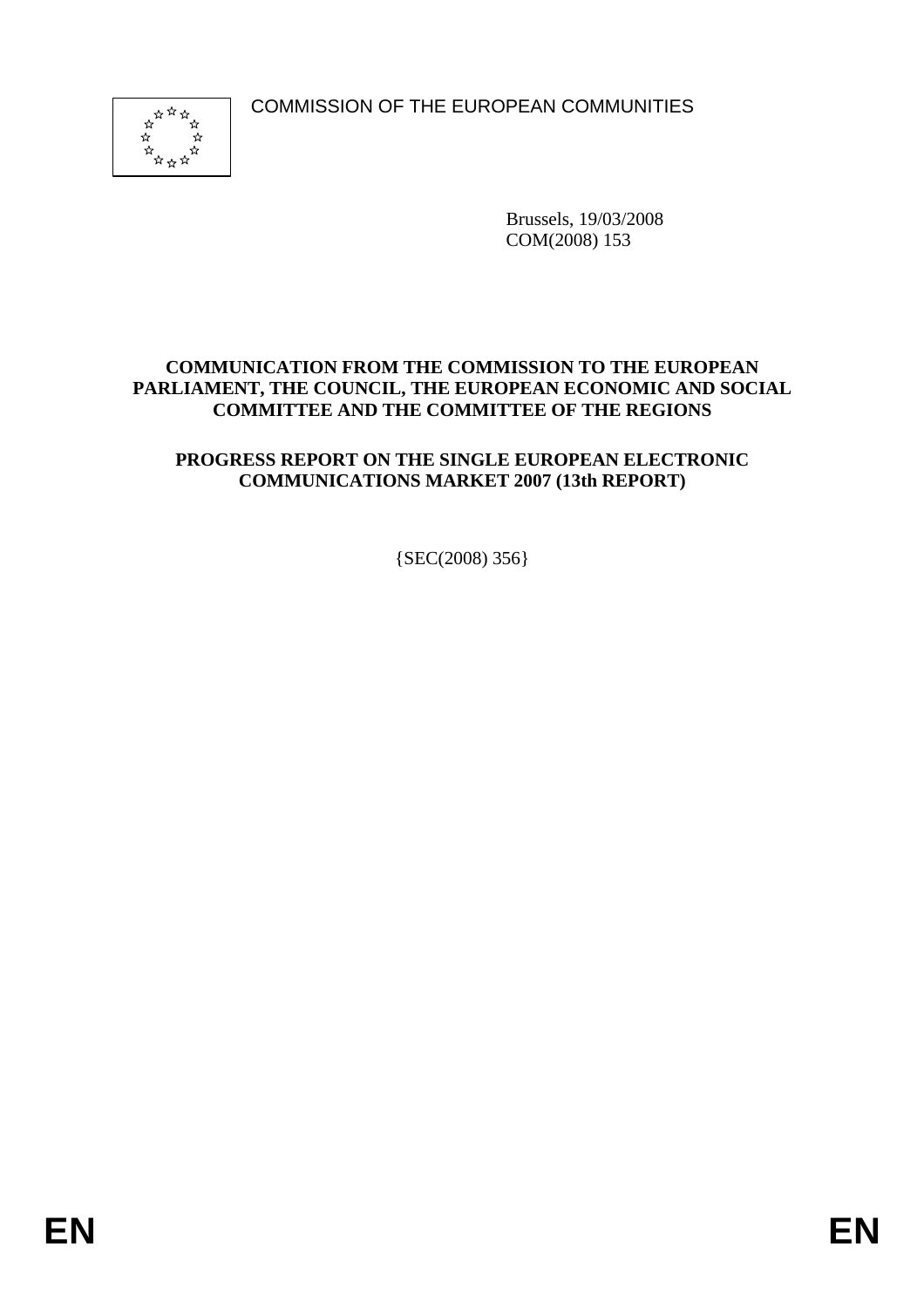## **1. INTRODUCTION**

This Communication reports on developments in the electronic communications sector during  $2007<sup>1</sup>$ .

The EU regulatory framework is designed to benefit users and consumers by ensuring that competition and an increasingly integrated European market drive investment in innovative, attractive and affordable services. Its ultimate aim is to phase out *ex ante* economic regulation, provided that competition is sufficiently developed.

This approach has been successful. However, there is considerable scope for further benefits to flow from a reinforced single market, strengthened competition and a reduction in the regulatory burden.

The Commission has accordingly issued a revised Recommendation on relevant markets<sup>2</sup> and proposals<sup>3</sup> to amend the Directives making up the EU regulatory framework. These aim in particular to consolidate the internal market through more consistent national regulation; reinforced consumer protection and users' rights; more effective spectrum management and implementation.

#### **2. MARKET DEVELOPMENTS**

The telecoms sector is the biggest single component of the ICT sector, representing almost 44% of its total value<sup>4</sup>. Likely to show growth of 1.9%<sup>5</sup> for 2007, it continues to be key to the European economy, contributing around 12% of labour productivity growth<sup>6</sup>. Estimated revenues are  $\epsilon$ 293 billion, up from  $\epsilon$ 289 billion in 2006<sup>4</sup>. Fixed voice continues to decline in terms of revenues, while mobile continues to grow and fixed broadband continues to show strong growth.

In 2007 consumers again benefited from lower prices in particular for mobile voice services. These gains were supplemented by the increased availability of offerings such as mobile broadband and higher-speed fixed services, in particular over fibre. Most EU markets exhibit increasing volumes and falling prices, suggesting that the average European consumer of electronic communications services was better off in 2007 than the year before.

In areas where the market has failed to deliver lower prices and better value, the Commission has remained vigilant. In 2007 the Roaming Regulation<sup>7</sup> tackled high prices for EU voice roaming services. Pessimistic industry predictions failed to materialise. The Commission will continue to monitor developments in prices for roamed SMS and data services and will report to Council and Parliament in 2008.

<u>.</u>

<sup>1</sup> Unless otherwise indicated the situation is that at 31 December 2007 and market data that at 1 October 2007. 2 Commission Recommendation 2007/879/EC.

<sup>3</sup> COM(2007)697-699.

<sup>4</sup> European Information Technology Observatory (EITO) 2007.

EITO Update 2007.

<sup>6</sup> Estimate based on EU KLEMS.

<sup>7</sup> Regulation (EC) No 717/2007.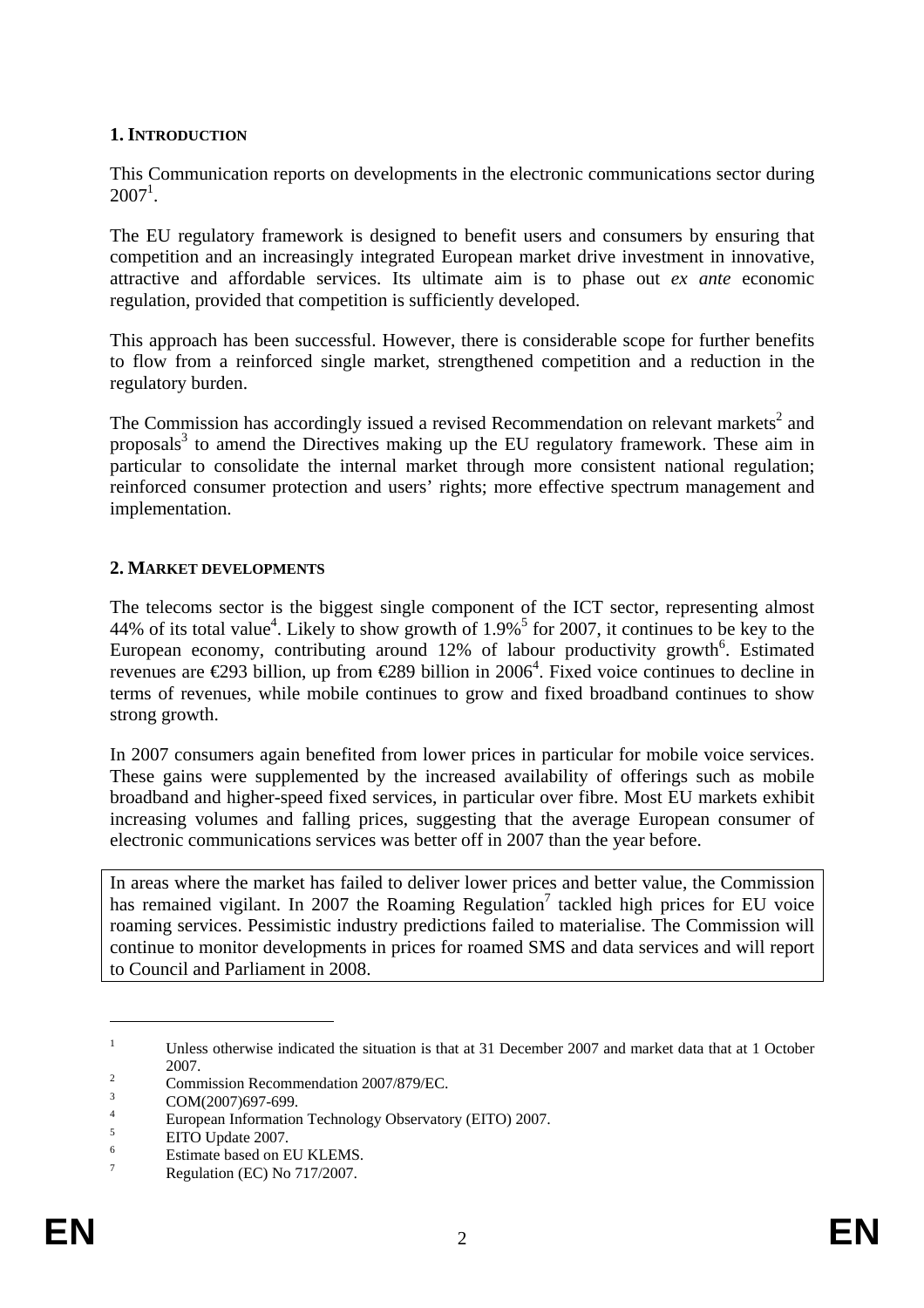#### **Investment**

In 2007 aggregate investment in the sector in terms of capital expenditure is estimated to have exceeded  $\epsilon$ 50 billion, an increase over 2006 and the fifth consecutive year of increased yearon-year investment.

Fixed incumbents invested approximately 13.5% of their revenues in 2007, similar to 2006. This percentage was again higher for alternative operators: for instance, leading alternative operators in France and Italy invested approximately 30% of their revenues. Total new entrant investment is estimated at 25% of the overall figure.

#### **Financial outlook**

After trailing for some years, since 2005 the electronic communications sector has now caught up with overall market performance. Many financial analysts now rate the sector as 'outperforming' on the basis of characteristics such as continued strong cash-flow from fixed and broadband activities, coupled with debt reduction over the past years and high dividend yields.



#### **Mobile**

Mobile revenues, up from  $\text{\textsterling}33$  billion in 2006<sup>4</sup> to an estimated  $\text{\textsterling}37$  billion, grew at 3.8% compared to 4.1% the previous year<sup>5</sup>.

Penetration continued to rise, to a notional 111.8 % of the population compared to 103.2 % the previous year.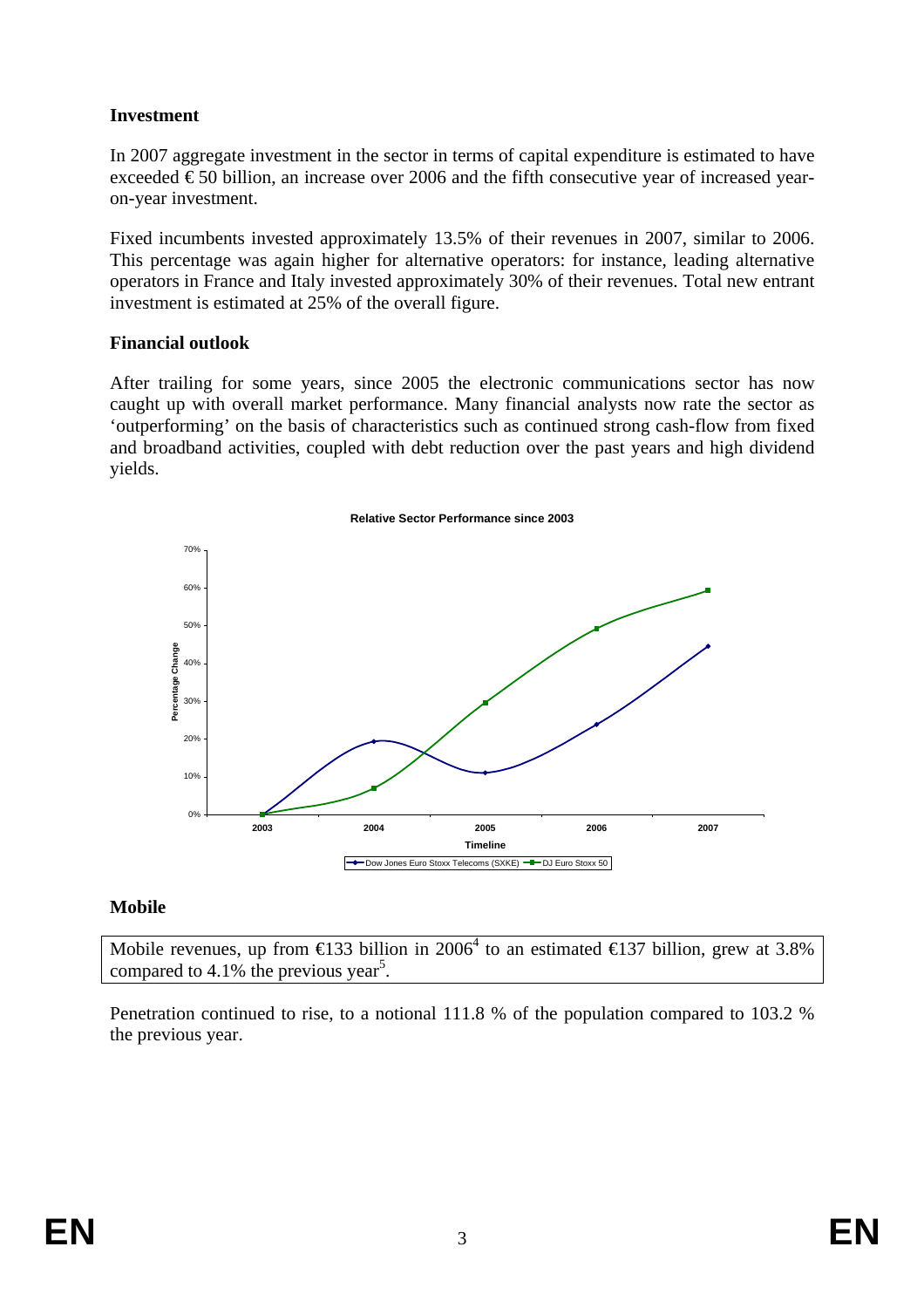



The rate of growth in revenues reflects the increasing competition and falling retail prices, coupled with saturation in most countries and falling termination rates. While prices in the low-usage basket<sup>8</sup> fell by around 10%, those in the medium and high-usage baskets decreased by nearly 14%.

The relative market shares of the leading operators, main competitors and newer entrants in each Member State have not changed significantly since 2004.



1 8

OECD methodology – see Commission staff working paper.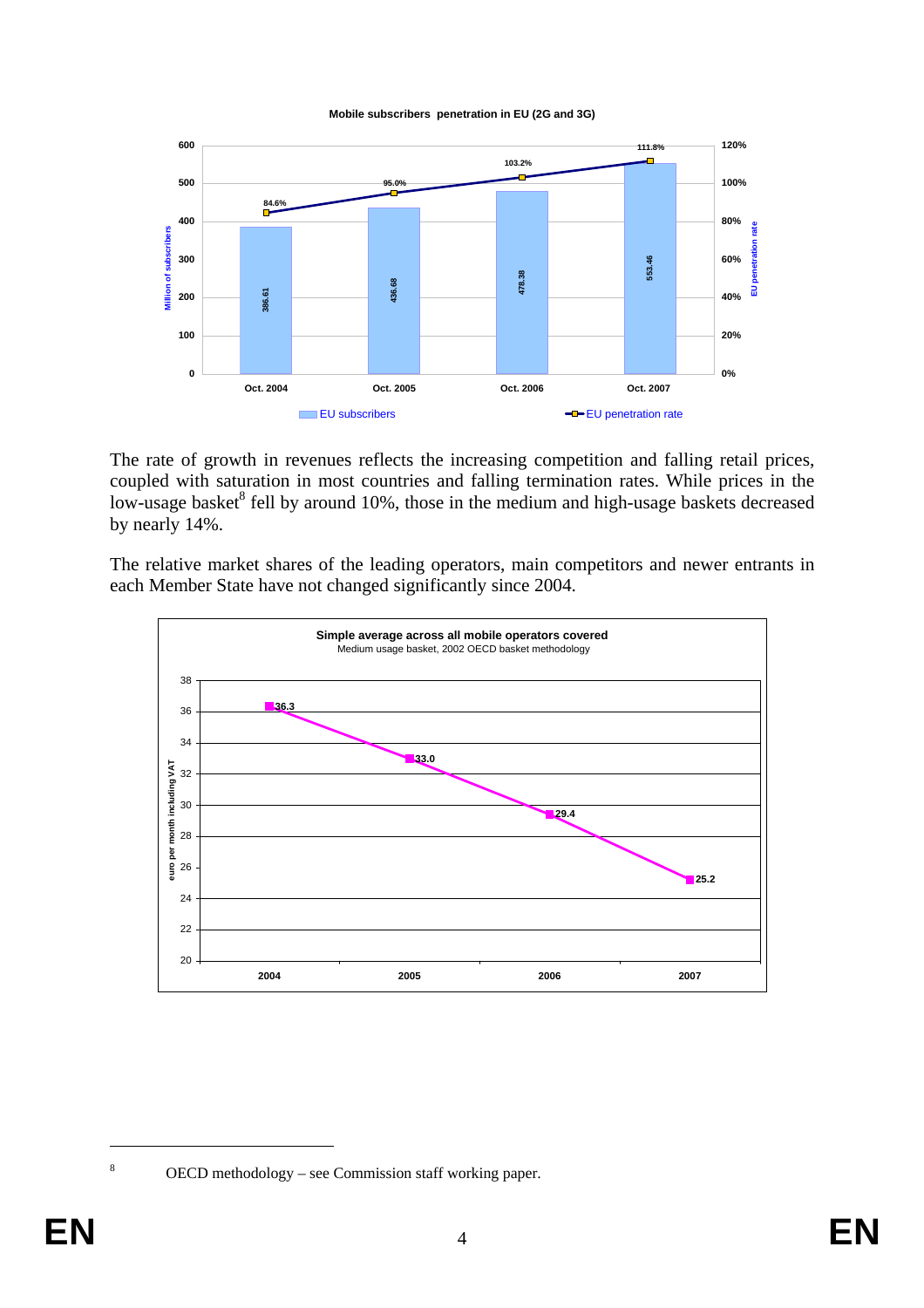## *Mobile data services*

SMS continues to be an important revenue source, accounting for around 14% of total revenues in 2007, with other data services showing significant growth and accounting for around 7% of revenue compared to 5% in 2006.

3G took off in 2007. Eighty-six operators are currently offering 3G on a commercial basis across all Member States, up from 70 last year. 3G penetration rose from 11% at the end of 2006 to an estimated 20% at the end of  $2007^9$ , representing over 88 million subscriptions. Data cards for mobile broadband are becoming an important source of revenue (in particular in Austria).

#### *Mobile termination rates (MTRs)*

Downward pressure on MTRs through regulatory intervention continues, although a lack of consistency of approach is a hindrance to the single market. The average dropped below 10 cents for the first time this year, to 9.67 cents, a fall of 12% compared to October 2006. There are, however, major differences between the MTRs in different Member States, from 1.93 cents in Cyprus to 22.37 cents in Estonia, and the average MTR is 8.7 times higher than the average fixed termination rate.



#### *Mobile number portability*

The number of ported mobile numbers increased over the past year by 7.1 million. As at October 2007, 46 million (8.31%) subscribers had ported their number. In Italy alone, over 14 million customers have ported their numbers. This amounts to 15.96% of total mobile numbers. Finland has the highest percentage of ported numbers (68.18%) followed by Denmark (42.06%) and then Spain (27.3%). Overall, however, performance remains very patchy, with negligible porting in a number of Member States, and the potential impact on competition is clearly not being exploited fully. Consequently the Commission has proposed to reduce to one working day the time allowed for operators to execute number portability.

<sup>1</sup> 9

IDATE - PAC Consultants – Coe-Rexecode November 2007.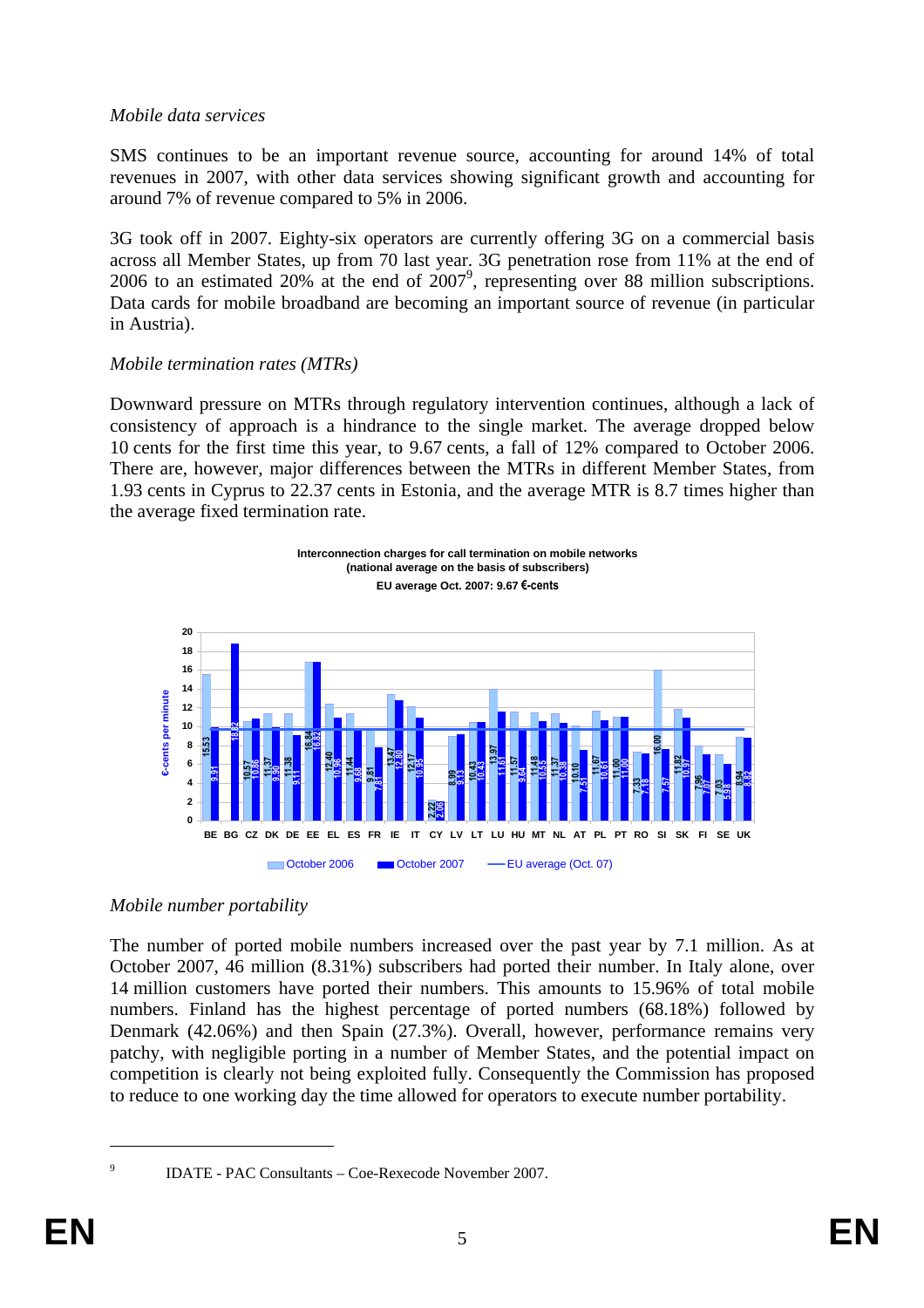**Cumulative mobile ported numbers as a % of total mobile numbers and wholesale price of mobile number portability, October 2007**



#### *Roaming*

The Roaming Regulation came into force on 30 June 2007 and has been implemented in all Member States, with only minor difficulties arising. Consumers are now making significant savings of around 60% on roaming calls. The Commission is now examining the functioning of the Regulation, in particular whether it should be extended beyond June 2010 and whether there is a need to regulate prices for roaming SMS and data downloads.

#### **Fixed voice**

Fixed voice revenues continue to decline at around  $5\%$ <sup>4</sup>, as in 2006. Revenues are estimated at  $\epsilon$  79<sup>4</sup> billion. Falling traffic volumes can be attributed to the continuing switch to IP and mobile services.

Fixed incumbents' market shares (by retail revenues and volume of traffic) have almost stabilised, except those for international calls, which have continued to decline. In some countries fixed incumbents have strengthened their position, however, and the market is still very concentrated. There has nonetheless been an increase in the number of direct access lines provided by new entrants, and fixed number portability remains an important contributor to competition.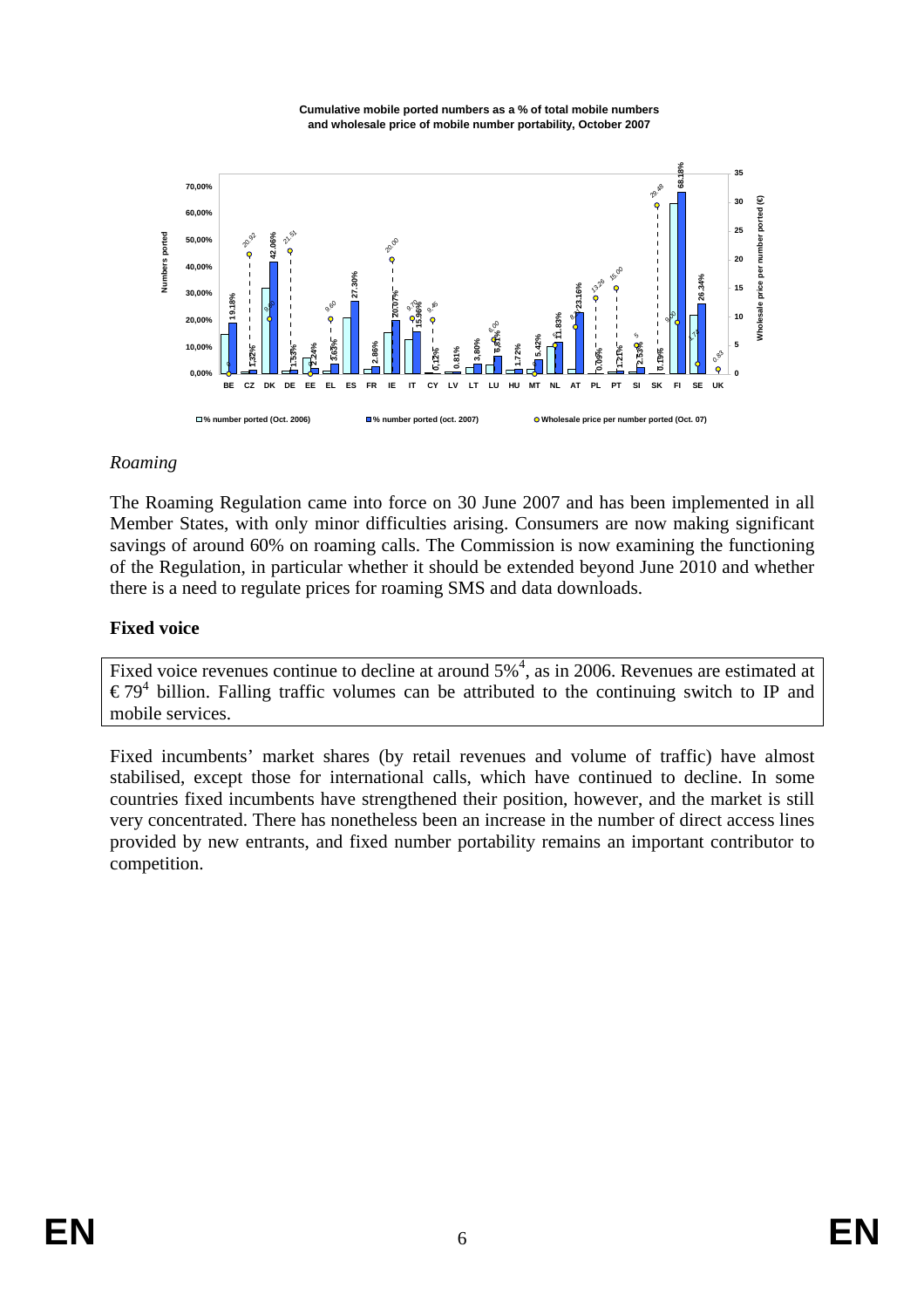

#### **EU incumbents' average market share on the voice telephony market (based on revenues)**

#### *Bundled services*

Along with platform convergence there is a continued trend towards bundled services, where operators offer a mix of fixed voice, broadband, TV and mobile at a flat rate. It is however essential that alternative operators have access to the necessary wholesale inputs to enable them to offer competing services and that users' freedom to switch operator is not unduly restricted. An EU survey<sup>10</sup> showed that 29% of households have subscribed to at least one bundled service, up from 18% the previous year.

*VoIP* 

Although use of VoIP is growing in several Member States, for example representing 14% of overall fixed traffic in France, 6.3% in Austria and 5.6% in Slovenia, divergent approaches by national regulatory authorities (NRAs) could frustrate the potential of this technology. Divergence is evident on issues such as treatment as a traditional voice service, numbering, number portability, interconnection, quality of service, and provision of caller location information to emergency authorities. The European Regulators' Group (ERG) recently issued a Common Position on a number of these issues<sup>11</sup> which goes some way towards a more consistent approach.

#### **Broadband**

Revenues from fixed data, primarily broadband, continue to grow strongly. Overall this sector generated an estimated  $\bigoplus$  billion, up from  $\bigoplus$ 8.5 billion in 2006<sup>4</sup>.

The number of fixed broadband access lines was more than 99 million at 1 January 2008, compared to 80 million in January 2007.

EU average penetration rose from 16.3% in January 2007 to 20.0% in January 2008.

<u>.</u>

<sup>&</sup>lt;sup>10</sup> e-Communications Household Survey (Nov.-Dec. 2007).

ERG (07) 56 rev 2.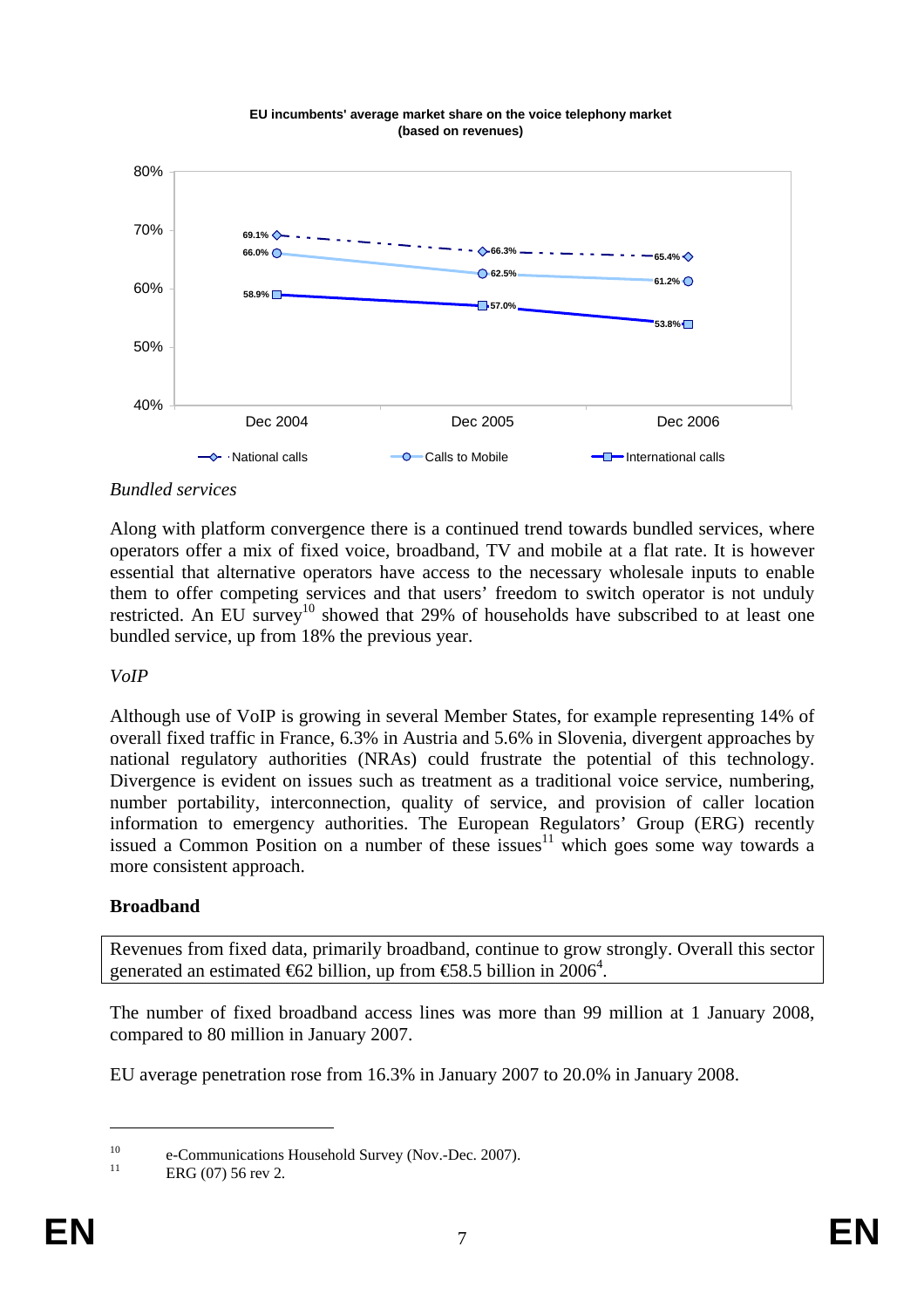

The gap between Member States with the highest and lowest penetration increased from 27.4 percentage points in January 2007 to 28.0 in January 2008.

There are also significant differences between broadband availability in urban and rural areas. For example, DSL coverage in rural areas is 71.3% compared to 89.3% at national level (94% urban-only coverage). For cable the difference is even greater, with only 7.4% coverage in rural areas compared to 35.6% at national level. The gap between DSL and cable coverage in rural areas and the national average is particularly significant in Slovakia, Italy, Latvia and Germany<sup>12</sup>.

The Commission's reform proposals will help address this divide by facilitating the use of parts of the spectrum which will become available following digital switchover to increase broadband access in rural areas by means of wireless solutions.

## *International comparison*

In July 2007 Denmark and the Netherlands had the highest penetration rates in the world, and a number of other EU Member States were among the international leaders. Even though also the US and South Korea improved their performance in 2007, there are now eight EU countries with stronger broadband penetration rates than the US.

<sup>1</sup> 

<sup>&</sup>lt;sup>12</sup> IDATE 'Broadband Coverage in Europe' 2007 (data as at 31 December 2006).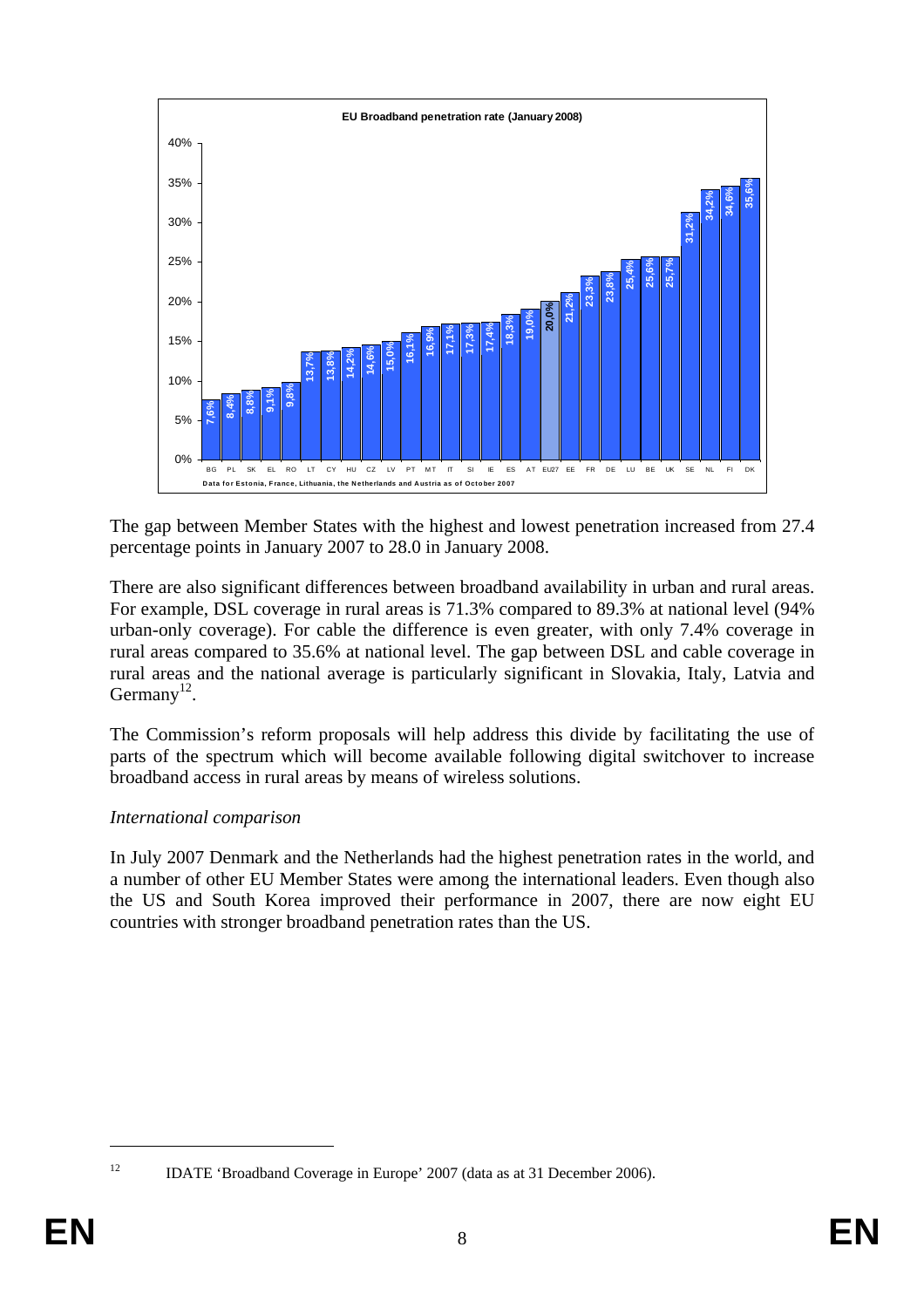

EU growth has been highest in Finland, Germany, Sweden, Ireland and Cyprus. Whereas for Finland and Sweden the growth figure follows on from an already advanced position, for the three other counties this represents a 'catching-up'.



# *Broadband platforms*

DSL is still by far the predominant broadband access technology in the EU, accounting for around 80% of all lines. However, the relative position of DSL lines compared with other technologies evolved, with growth of 22.4% in 2007 compared to 34.5% in 2006. At the same time, alternative technologies, mainly cable but also fibre to the home (FTTH), wireless access (WLL) and mobile, are beginning to provide the potential for significant platform competition.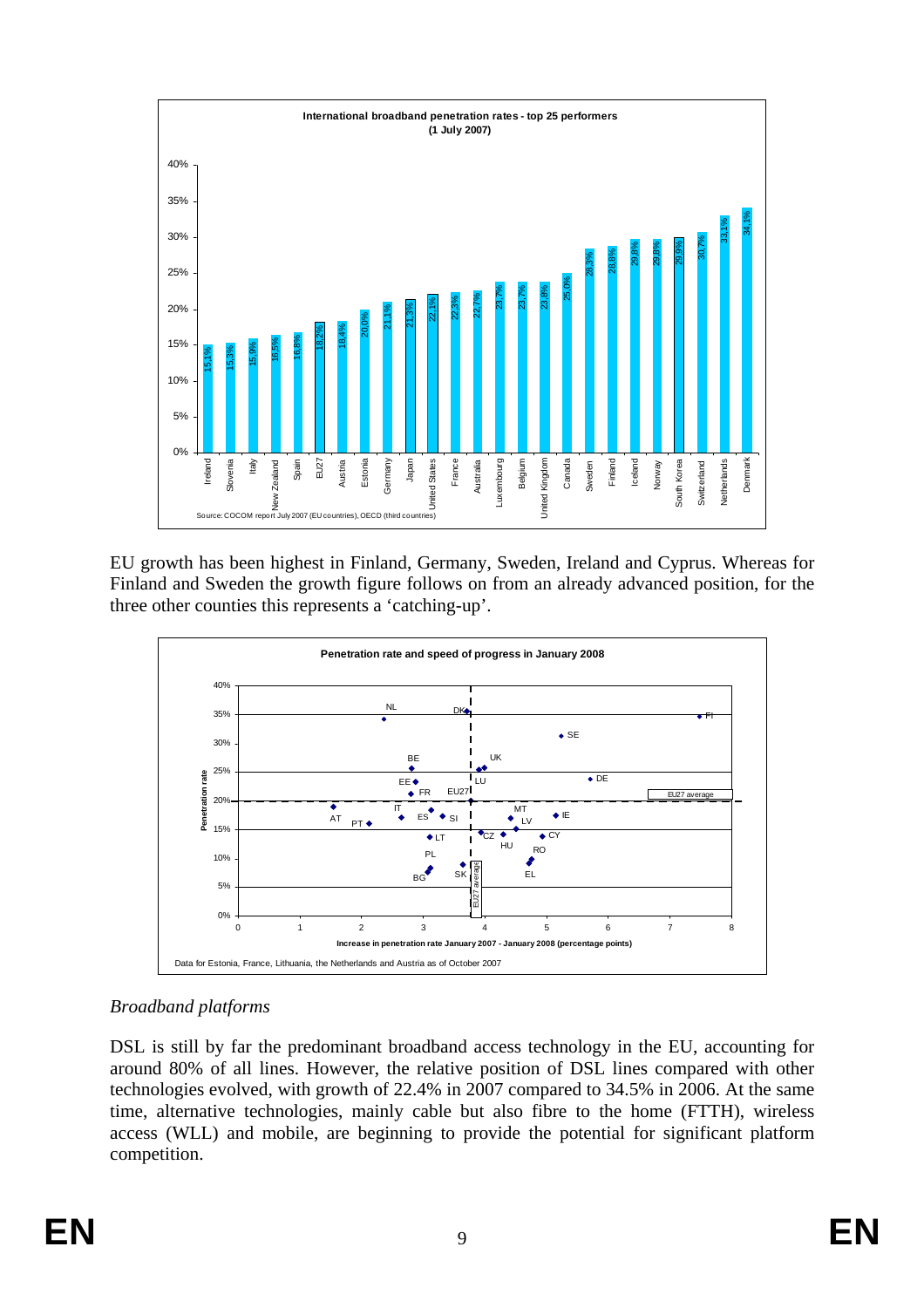Growth in cable broadband was 21.7% from January 2007, and was particularly robust in Germany, Poland, the United Kingdom, Spain, Hungary and Belgium. In Sweden, Lithuania and Estonia, the Member States with the highest ratio of fibre access lines, FTTH has increased its market share compared to the end of 2006; WLL constitutes an important means of access in the Czech Republic, Ireland and Slovakia, the latter experiencing significant growth during 2007.

## *Competition*

While the incumbents' broadband market share appears to be declining (to 46.3% in January 2008 from 46.8% in January 2007 on average), much of the competition is still based on the resale of incumbent lines. For example, in the United Kingdom the incumbent's market share excluding resale lines is 25.8%, but nearly doubles if resale lines are taken into account. In Germany this difference is 18.0 points and in Luxembourg 10.8 points. The incumbent's market share ranges from 17.2% in Romania to 88.0% in Cyprus.

Despite relying to a considerable extent on resale to supply broadband to their customers, new entrants are moving away from simple service-based competition. Wholesale unbundled local loops, which now represent 12.8% of PSTN lines in the EU, have grown over the year (full unbundling by 54.2%, shared access by 33.8%), while bitstream grew by 10.5%. The fact that there are now 23.5 million unbundled lines, compared to 11.6 million resold and 6.0 million bitstream lines, suggests that new entrants are climbing the investment ladder.

## **3. REGULATORY ENVIRONMENT**

# **Institutional framework**

# *NRA powers and resources*

The Commission is examining concerns regarding a lack of effective NRA enforcement powers, particularly as regards the maximum financial penalties that can be imposed (Bulgaria, Estonia, Austria) or doubts as to the ability of the NRA to intervene in access and interconnection issues (Poland, Sweden).

While NRA effectiveness has been strengthened in a number of countries (Italy, Ireland, Hungary, Sweden, Netherlands), the Commission is examining continuing concerns as to resource constraints in Bulgaria, Greece, Luxembourg, Poland and Slovakia.

The NRAs in the small Member States in particular can find it difficult to muster the expertise and resources needed to conduct market reviews and monitor implementation of remedies in increasingly complex markets.

# *Independence*

NRA independence is a prerequisite for regulatory certainty. Measures to underpin the NRA's independence have been taken or are planned in Latvia and Hungary. However, concerns persist in Bulgaria and Luxembourg, and in particular in Poland in relation to the rules for the removal of the head of the NRA. The Commission has therefore included provisions to strengthen the independence of the NRAs in its proposals for revision of the framework.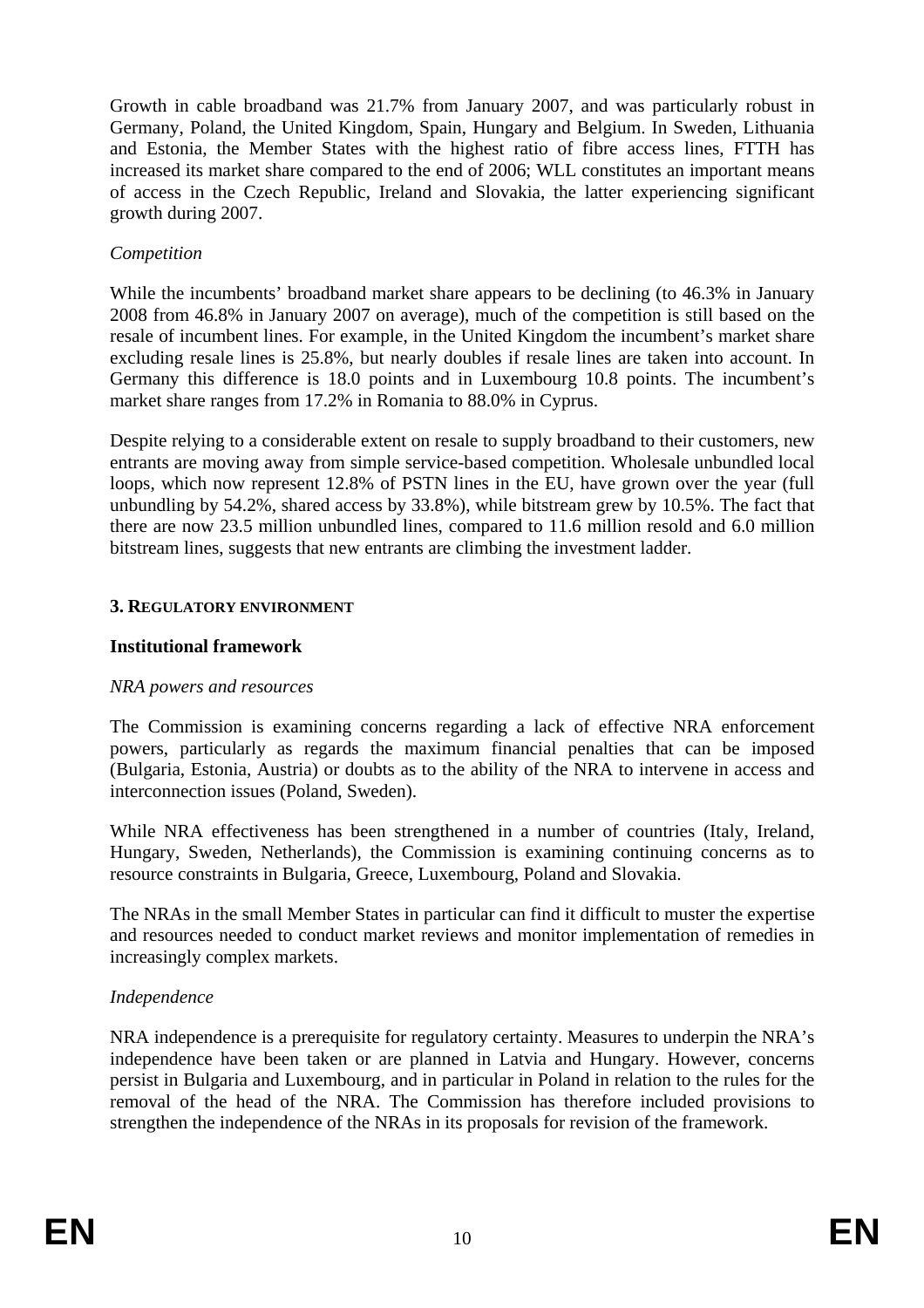## *Appeals*

Lengthy and systematic appeals against NRA decisions continue to hamper effective implementation, despite efforts in a number of Member States to streamline the process (Germany, Greece, Ireland, Malta, Poland, and Sweden). The Commission's reform proposals in this area should diminish the incentives for systematic appeals as a means of delaying the implementation of regulatory decisions.

## **Implementation of regulatory measures**

## *Market reviews*

The first round of market reviews is now substantially completed in all Member States, with the exception of Bulgaria and Romania. While the Commission has accordingly closed infringement proceedings against eleven Member States, the markets in those countries have clearly not benefited from the targeted regulation applied in Member States where reviews were carried out on time.

In those Member States where the first round of market analysis was completed in a timely manner and appropriate regulation at wholesale level imposed, this has enabled them to deregulate some retail markets. Future market reviews by NRAs, taking account of the Commission's revised Recommendation on relevant markets, are likely to lead to further deregulation of retail markets.

## *Implementation of remedies*

As regards the imposition and enforcement of regulatory remedies, the situation is varied. In a number of Member States final measures have yet to be adopted (e.g. Hungary, Poland) and the delay between completion of the market analysis and the imposition of definitive obligations is an issue of particular concern e.g. in Germany, Estonia, Ireland, Luxembourg.

Even where definitive obligations have been imposed, in many cases the level of detail is not sufficient to guarantee a solid basis for investment and market entry. Launch of commercial operations is often delayed until key details are clarified through appeal or individual dispute resolution procedures.

Moreover, the pricing conditions in reference offers for specific regulated products may still not provide an incentive for alternative operators to launch competing services (e.g. Lithuania, Luxembourg, Malta, Poland, Slovakia, and Sweden). Alternatively, difficulties in the process of delivering wholesale products (including non-price discrimination compared with the significant market power (SMP) operator's own retail arm, problems with service level agreements, collocation, migration between products or portability) may delay implementation and undermine the competitiveness of alternative retail offers.

One of the areas where a lack of consistency in the implementation of remedies is most apparent is in cost-orientation and cost-accounting methodologies. The move towards costorientation can also be subject to very different time frames and involve different degrees of asymmetry, not necessarily justified by different national market conditions.

These differences act as an extra burden on operators seeking to offer pan-European services, and impede the completion of an internal market for electronic communications services.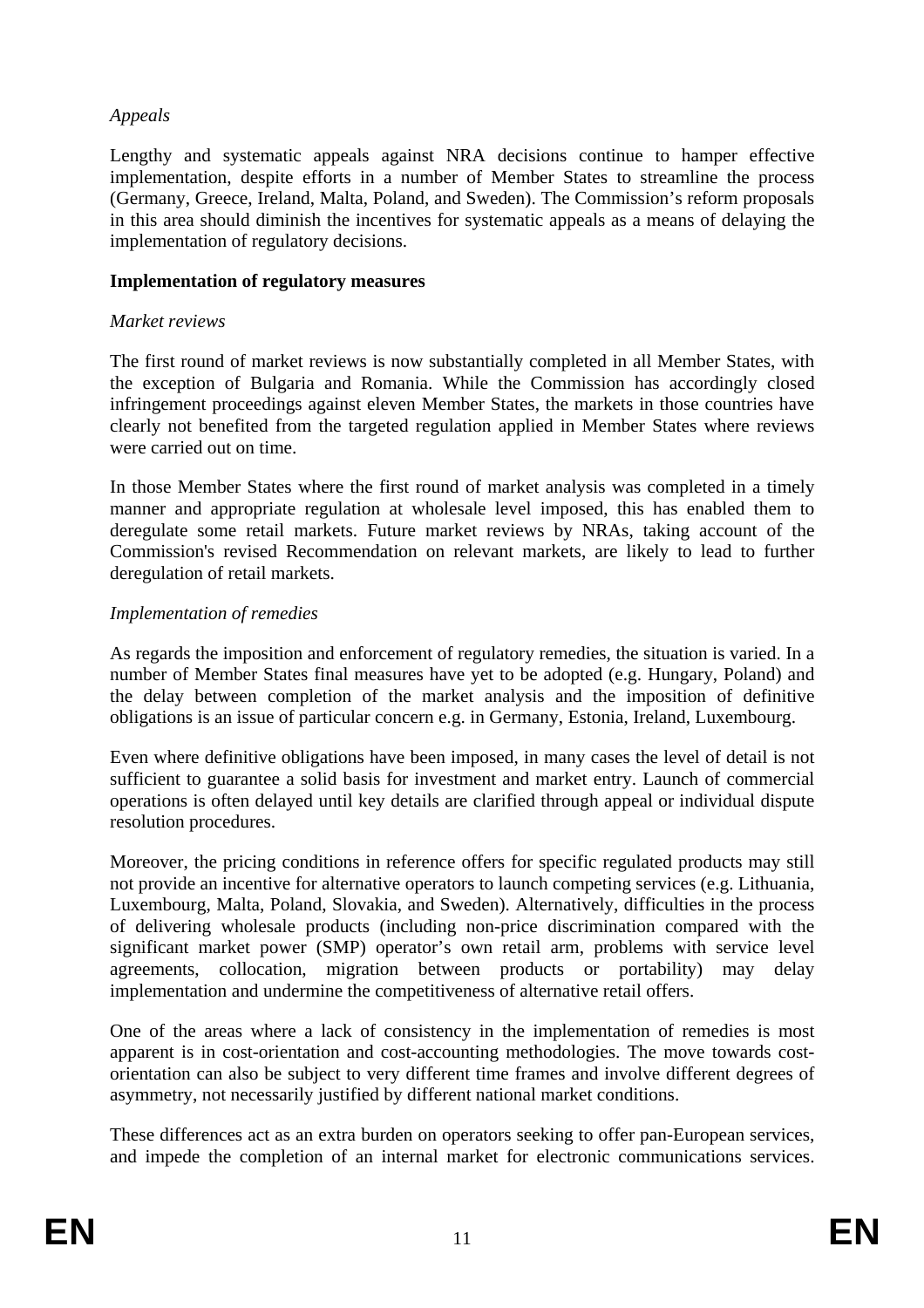Lack of NRA enforcement powers or unwillingness to exercise them can be a further reason why remedies are still not implemented in practice.

These shortcomings have convinced the Commission of the need for it to have a 'say' on remedies and of the need for enhanced enforcement powers for NRAs, both of which have been included in the Commission's reform proposals.

The difficulties experienced by NRAs in ensuring the timely and effective application of nondiscrimination across regulated markets has led a number of them (e.g. Italy, Poland, Sweden) to consider the introduction of the functional separation of the fixed incumbent's local network access services from its other retail and wholesale business units in order to ensure equality of access to wholesale inputs for the incumbent's retail arm and alternative operators alike. In Ireland the incumbent has itself proposed a form of structural separation. These developments highlight the need to find a mechanism to ensure consistency of approach across Member States.

## **Spectrum management**

2007 saw further progress towards a single market for wireless communications, through a number of harmonisation measures at EU level for the use of spectrum without the need for individual rights of use (Short Range Devices, RFID, and R-LAN). The trend towards greater use of market-based approaches to spectrum management has also continued. The proposed changes to the regulatory framework are expected to consolidate this trend as required by the pace of new technologies, changing demands for services and the growing globalisation of markets.

There is also a move in some Member States towards making spectrum authorisations technology and service neutral, in line with the proposals made by the Commission in relation to the repeal of the GSM Directive and in the proposed amendments to the framework. For example, the Swedish and United Kingdom regulators have announced their intention to make at least part of the spectrum released by the switch to digital broadcasting technology and service neutral, and a number of Member States have begun a process which would lead to the use for 3G services of spectrum in the 900MHz band, up to now reserved for GSM services<sup>13</sup>. Malta, Denmark and Finland are also preparing a major spectrum management reform.

While Commission spectrum harmonisation decisions taken in accordance with the Radio Spectrum Decision 676/2002/EC during the period 2004 to 2007 have been implemented in most Member States, a significant effort is needed to complete the process. A further difficulty is that the EU spectrum harmonisation legislation is duplicated in non-binding intergovernmental agreements in the CEPT.

The Commission followed up its Decision 2007/98/EC harmonising the use of spectrum for the implementation of systems providing mobile satellite services (MSS) with a proposal in August 2007 for a European Parliament and Council Decision to create a legal basis for the pan-European selection and authorisation of MSS operators. Coordinated action at pan-European level is also under way to facilitate mobile communications on aircraft.

1

<sup>&</sup>lt;sup>13</sup> A proposal for an EU Decision is pending.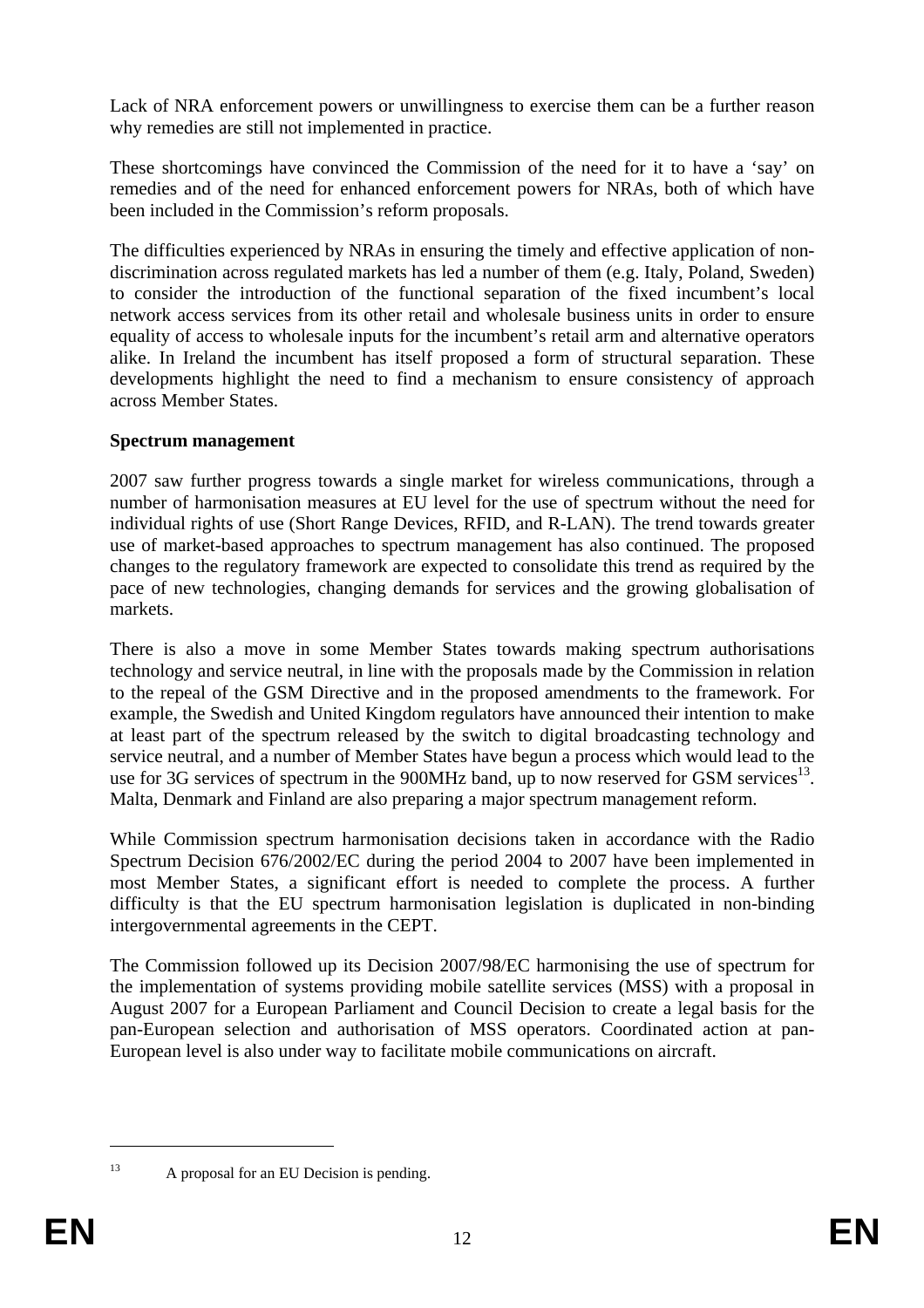Further harmonised procedures are clearly needed at Community level in order to ensure that spectrum required for the provision of pan-European services can be licensed in a coordinated and timely manner. The Commission has therefore proposed a role for a new body, the European Electronic Communications Market Authority, in facilitating the process of licensing pan-European services.

## **4. CONSUMER INTEREST**

NRAs have increasingly focused on consumer issues, possibly reflecting the intensifying competitive activity associated with converging markets, the bundling of different service offerings and corresponding efforts by operators to win and retain customers.

## **Tariff transparency**

Price transparency remains a concern, although a growing number of regulators are developing web-based price comparison tools to help consumers decide which service provider offers the service best for their needs.

Several Member States have also introduced measures to reinforce transparency for premium rate and other services using non-geographic numbers, where hidden costs and lack of pricing information often give rise to concern.

The Commission welcomes these developments, which are in line with the proposed amendments to the framework.

# **Universal service**

Germany and Luxembourg remain the only Member States where universal service is provided under normal market conditions. A number of other Member States, however, have chosen to exclude individual elements from the designation (e.g. directories and directory enquiry services in Italy and Estonia and the latter services in Ireland and Austria). The Czech Republic no longer includes access at a fixed location as a designated element, and Sweden and Finland are considering mobile solutions. Romania limits the service to the provision of 'tele-centres' to provide access in rural areas.

Users with disabilities and special needs continue to face numerous limitations on their access to services which are essential for social and economic life. While the framework encourages Member States to take measures to facilitate access to the services enjoyed by the majority of users, the measures taken and the results achieved vary greatly across the EU.

## **Number portability**

Number portability is now available for mobile and fixed users in all Member States except Bulgaria and Romania. A number of Member States have acted to facilitate number portability for VoIP and mobile virtual network operator (MVNO) services, but the rules vary widely, depending on the classification and use of relevant numbers. The time taken to port numbers (as well as cost) is critical in enabling competition. While some improvements have been made (e.g. France, Spain, United Kingdom), delays are still hampering competition in many Member States, which is why the Commission has proposed a legal requirement for porting to take place within one working day.